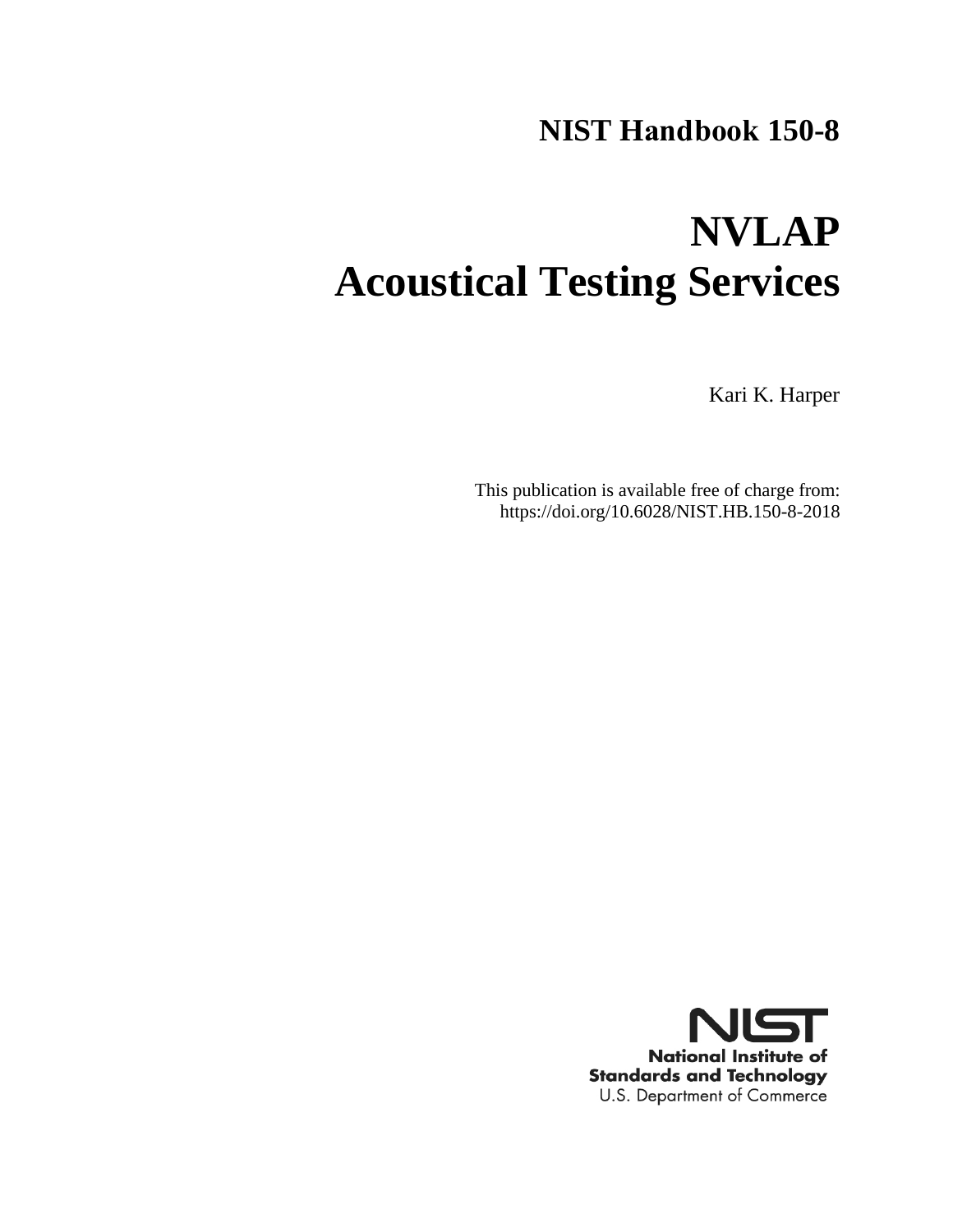## **NIST Handbook 150-8**

# **NVLAP Acoustical Testing Services**

Kari K. Harper *National Voluntary Laboratory Accreditation Program Standards Coordination Office Laboratory Programs*

> This publication is available free of charge from: https://doi.org/10.6028/NIST.HB.150-8-2018

> > November 2018



U.S. Department of Commerce *Wilbur L. Ross, Jr., Secretary*

National Institute of Standards and Technology *Walter Copan, NIST Director and Undersecretary of Commerce for Standards and Technology*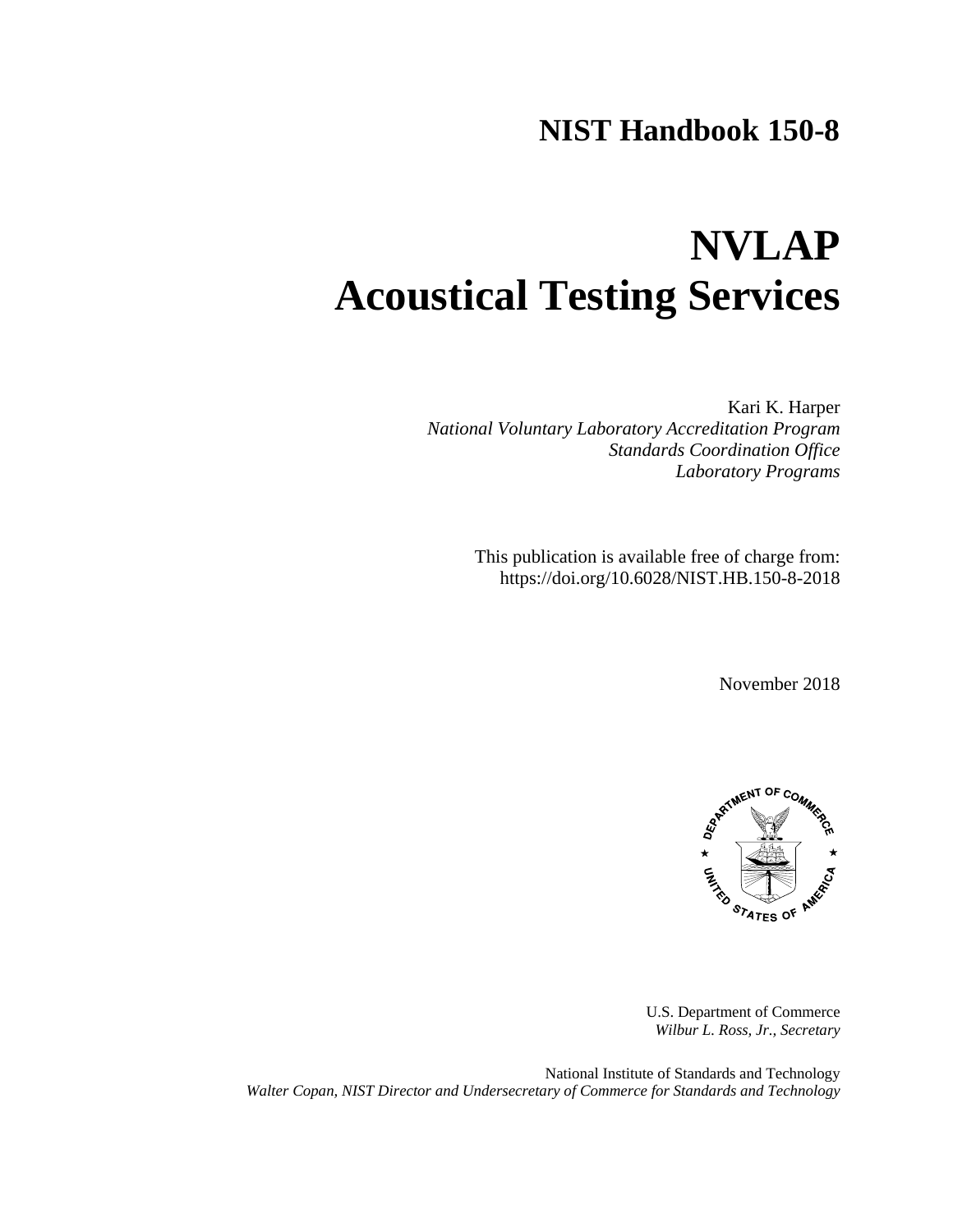#### NVLAP AND THE NVLAP LOGO

The term NVLAP and the NVLAP logo are federally registered certification marks of the National Institute of Standards and Technology and the federal government, who retain exclusive rights to control the use thereof. Permission to use the term and/or logo is granted to NVLAP -accredited laboratories for the limited purposes of announcing their accredited status, and for use on reports that describe only testing and calibration within the scope of accreditation. NIST reserves the right to control the quality of the use of the term NVLAP and of the NVLAP logo.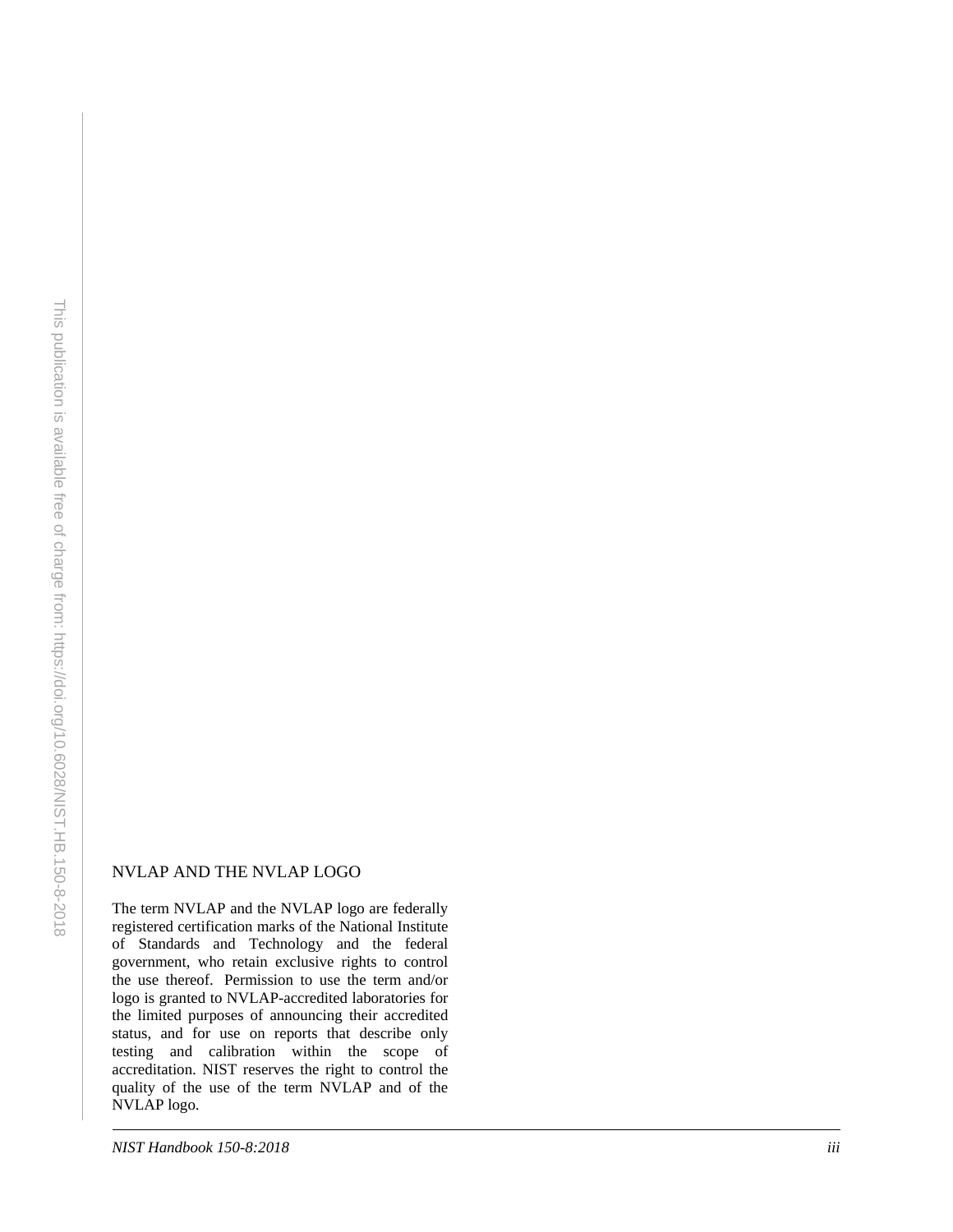## <span id="page-3-0"></span>**Foreword**

The NIST Handbook 150 publication series sets forth the procedures, requirements, and guidance for the accreditation of testing and calibration laboratories by the National Voluntary Laboratory Accreditation Program (NVLAP). The series is comprised of the following publications:

- NIST Handbook 150, *NVLAP Procedures and General Requirements*, which contains the general procedures and requirements under which NVLAP operates as an unbiased third-party accreditation body;
- NIST Handbook 150-xx program-specific handbooks, which supplement NIST Handbook 150 by providing additional requirements, guidance, and interpretive information applicable to specific Laboratory Accreditation Programs (LAPs) under NVLAP.

The program-specific handbooks are not stand-alone documents, but rather are companion documents to NIST Handbook 150. Each program-specific handbook tailors the general criteria found in NIST Handbook 150 to the specific test methods, calibrations, or types of tests or calibrations covered by a LAP.

NIST Handbook 150-8, *NVLAP Acoustical Testing Services*, presents the technical requirements and guidance for the accreditation of laboratories under the NVLAP Acoustical Testing Services LAP. The 2018 edition of NIST Handbook 150-8 supersedes and replaces the 2011 edition.

The handbook was revised with the participation of technical experts in the field of acoustical testing services and was approved by NVLAP. The following significant changes have been made to this handbook with respect to the previous edition:

- the numbering has been updated to reflect that used by ISO/IEC 17025:2017, *General requirements for the competence of testing and calibration laboratories*; (hereafter referred to as ISO/IEC 17025)
- requirements that closely duplicated existing requirements in either ISO/IEC 17025 or NIST Handbook 150 have been removed.
- wording changes for clarification have been made where needed.

This handbook is also available on the NVLAP website [\(http://www.nist.gov/nvlap\)](http://www.nist.gov/nvlap) under NVLAP Publications and Forms.

Questions or comments concerning this handbook should be submitted to NVLAP, National Institute of Standards and Technology, 100 Bureau Drive, Stop 2140, Gaithersburg, MD, 20899-2140; phone: 301-975-4016; fax: 301-926-2884; e-mail: [nvlap@nist.gov.](mailto:nvlap@nist.gov)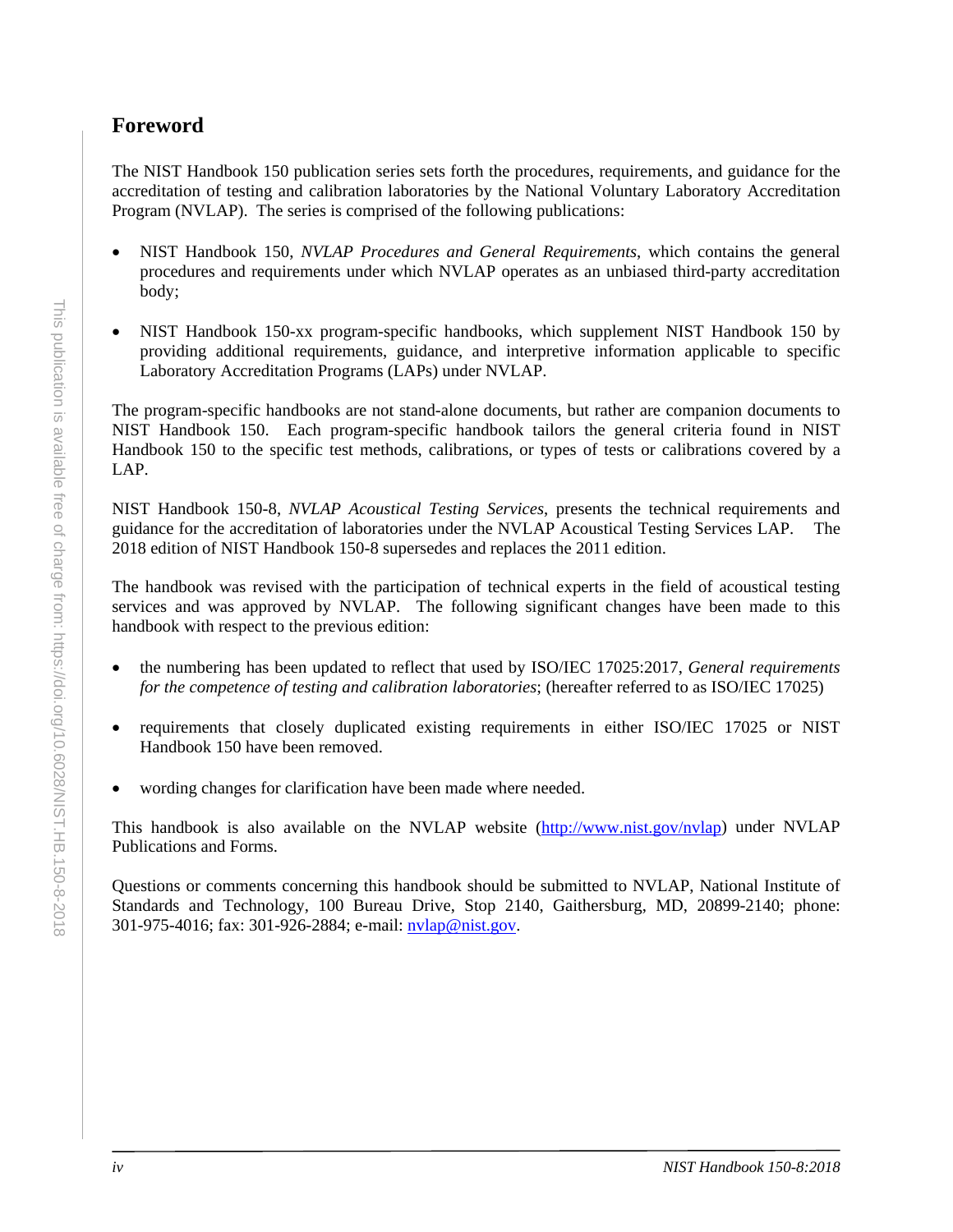## <span id="page-4-0"></span>**Introduction**

In 1980, the Department of Commerce (DOC) received a formal request from Owens-Corning Fiberglas Corporation that the need for accreditation of acoustical testing laboratories be determined. After gathering information, the DOC published a final finding of need to accredit laboratories that provide acoustical testing services (46 FR 51267-512271). Public hearings and workshops were held, and the laboratory accreditation program for Acoustical Testing Services was formally established by the National Bureau of Standards in 1982 (47 FR 39874-39878). NVLAP accreditation is based on the evaluation of a laboratory's technical qualifications and competence for conducting specific standard test methods in acoustical testing.

Test methods that relate to this program may be developed by a trade, professional, governmental, or standards-writing organization.

Accreditation is available to any laboratory (including commercial, manufacturer, university, and federal, state and local government laboratories) that tests in accordance with standard acoustical test methods. A foreign-based laboratory may also be accredited by NVLAP if the laboratory meets the same requirements as domestic laboratories and pays any required additional fees associated with conducting the on-site assessment.

To be granted accreditation, a laboratory shall satisfy the NVLAP requirements contained in ISO/IEC 17025, NIST Handbook 150 and this handbook, and in the checklists for NIST Handbook 150 and this handbook.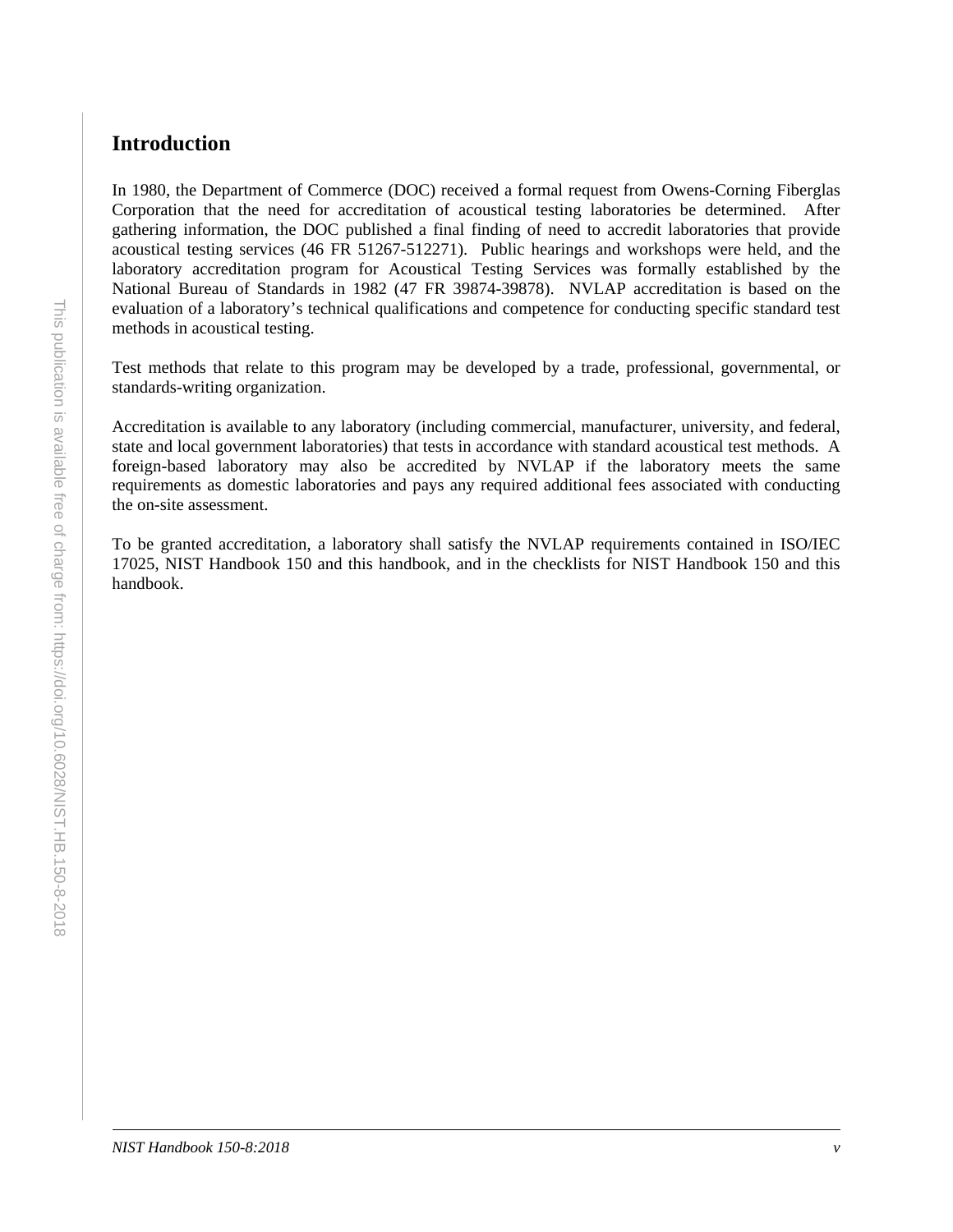## <span id="page-5-0"></span>**Abstract**

NIST Handbook 150-8 presents technical requirements and guidance for the accreditation of laboratories under the National Voluntary Laboratory Accreditation Program (NVLAP) Acoustical Testing Services program. It is intended for information and use by accredited laboratories, laboratories seeking accreditation, laboratory accreditation systems, users of laboratory services, and others needing information on the requirements for accreditation under this program. The 2018 edition of NIST Handbook 150-8 incorporates changes resulting from the release of the newest editions of ISO/IEC 17025, General requirements for the competence of testing and calibration laboratories, and NIST Handbook 150, NVLAP Procedures and General Requirements, as well as editorial improvements. The requirements of NIST Handbook 150, ISO/IEC 17025, and the specific requirements in NIST Handbook 150-8, must be combined to produce the criteria for accreditation in the NVLAP Acoustical Testing Services program.

## <span id="page-5-1"></span>**Keywords**

Accreditation; acoustical testing; conformity assessment; laboratory; management system; NVLAP; on-site assessment; testing.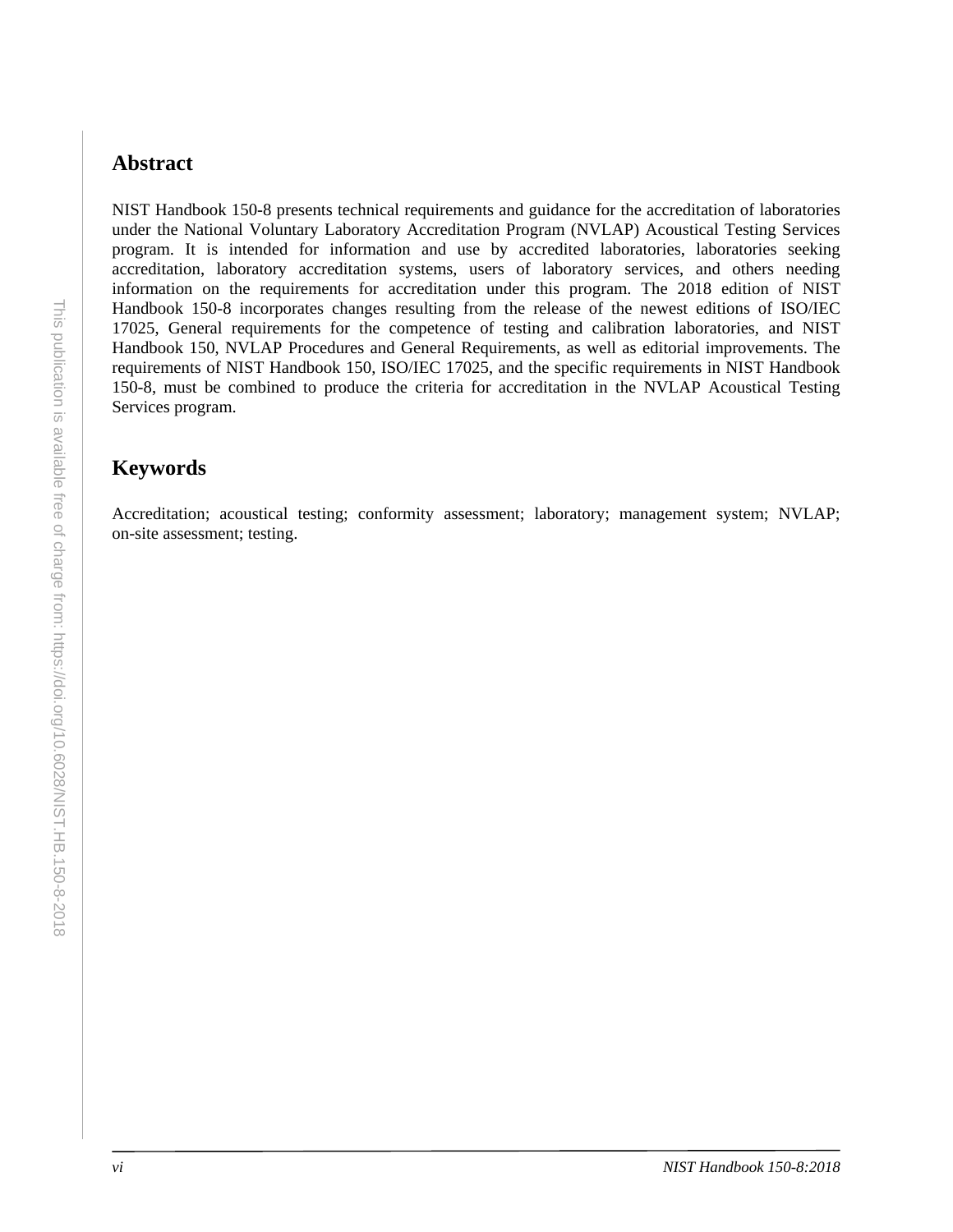## <span id="page-6-0"></span>**Contents**

| 1 |      |  |  |  |  |  |
|---|------|--|--|--|--|--|
|   | 1.1  |  |  |  |  |  |
|   | 1.2  |  |  |  |  |  |
|   | 1.3  |  |  |  |  |  |
|   | 1.4  |  |  |  |  |  |
|   | 1.5  |  |  |  |  |  |
|   | 1.6  |  |  |  |  |  |
| 2 |      |  |  |  |  |  |
| 3 |      |  |  |  |  |  |
|   | 3.1  |  |  |  |  |  |
|   | 3.2  |  |  |  |  |  |
|   | 3.3  |  |  |  |  |  |
|   | 3.4  |  |  |  |  |  |
| 4 |      |  |  |  |  |  |
|   | 4.1  |  |  |  |  |  |
|   | 4.2  |  |  |  |  |  |
| 5 |      |  |  |  |  |  |
| 6 |      |  |  |  |  |  |
|   | 6.1  |  |  |  |  |  |
|   | 6.2  |  |  |  |  |  |
|   | 6.3  |  |  |  |  |  |
|   | 6.4  |  |  |  |  |  |
|   | 6.5  |  |  |  |  |  |
|   | 6.6  |  |  |  |  |  |
| 7 |      |  |  |  |  |  |
|   | 7.1  |  |  |  |  |  |
|   | 7.2  |  |  |  |  |  |
|   | 7.3  |  |  |  |  |  |
|   | 7.4  |  |  |  |  |  |
|   | 7.5  |  |  |  |  |  |
|   | 7.6  |  |  |  |  |  |
|   | 7.7  |  |  |  |  |  |
|   | 7.8  |  |  |  |  |  |
|   | 7.9  |  |  |  |  |  |
|   | 7.10 |  |  |  |  |  |
|   | 7.11 |  |  |  |  |  |
| 8 |      |  |  |  |  |  |
|   | 8.1  |  |  |  |  |  |
|   | 8.2  |  |  |  |  |  |
|   | 8.3  |  |  |  |  |  |
|   | 8.4  |  |  |  |  |  |
|   | 8.5  |  |  |  |  |  |
|   | 8.6  |  |  |  |  |  |
|   |      |  |  |  |  |  |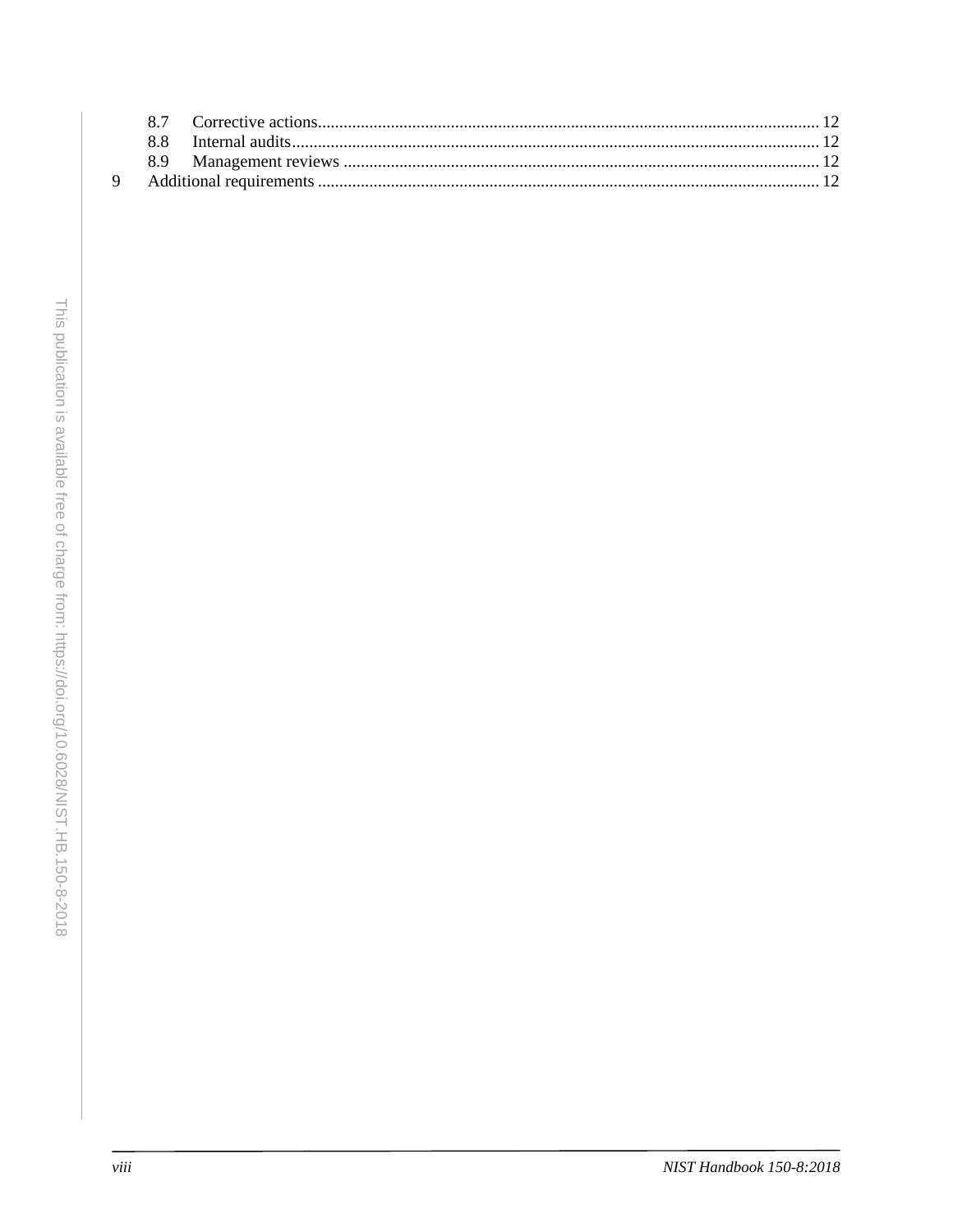## <span id="page-8-0"></span>**1 General information**

#### <span id="page-8-1"></span>**1.1 Scope**

**1.1.1** NIST Handbook 150-8 specifies technical requirements and provides guidance for NVLAP accreditation of laboratories that provide acoustical testing services. This handbook supplements the NVLAP procedures and general requirements found in NIST Handbook 150, *NVLAP Procedures and General Requirements*.

**1.1.2** This handbook, together with ISO/IEC 17025, NIST Handbook 150, NVLAP General Criteria Checklist, and NIST Handbook 150-8 Checklist constitute the collective body of requirements that must be met by a laboratory seeking NVLAP accreditation for acoustical testing services.

**1.1.3** This handbook is intended for information and use by accredited acoustical testing services laboratories, assessors conducting on-site assessments, laboratories seeking accreditation, other laboratory accreditation systems, users of laboratory services, and others needing information on the requirements for NVLAP accreditation under the Acoustical Testing Services (ACO) Laboratory Accreditation Program (LAP).

## <span id="page-8-2"></span>**1.2 Organization of handbook**

The numbering and titles of the first three clauses of this handbook match those of NIST Handbook 150. However, unless there is an additional requirement, only the top-level numbering (e.g., 1, 2, and 3) is listed.

The numbering and titles of clauses four through eight of this handbook mirror those of ISO/IEC 17025. For clarity, the top-level and first sub-level clauses (e.g., 4, 5, 4.1, 4.2, etc.) are also numbered and titled to correspond with ISO/IEC 17025, even when there are no additional requirements given in this handbook.

## <span id="page-8-3"></span>**1.3 Program description**

**1.3.1** This accreditation program is designed to satisfy the requirements of contractors, state and local governments, and federal agencies specifying accreditation for laboratories that perform testing for compliance to acoustical design specifications, performance testing of acoustical materials, noise producing devices, and noise protection devices.

**1.3.2** Accreditation is available for standard test methods in the areas of sound absorption, acoustic impedance, sound attenuation, vibration, emitted sound power, sound pressure levels, and hearing protection, among others.

**1.3.3** Test methods for which a laboratory may seek accreditation can be viewed on the NVLAP web site under the menu selection *Search Test Methods or Calibration Parameters* with the Acoustical Testing Service LAP selected as *Program*. Other test methods may be added to the program on request, if they are found to be appropriate by NVLAP.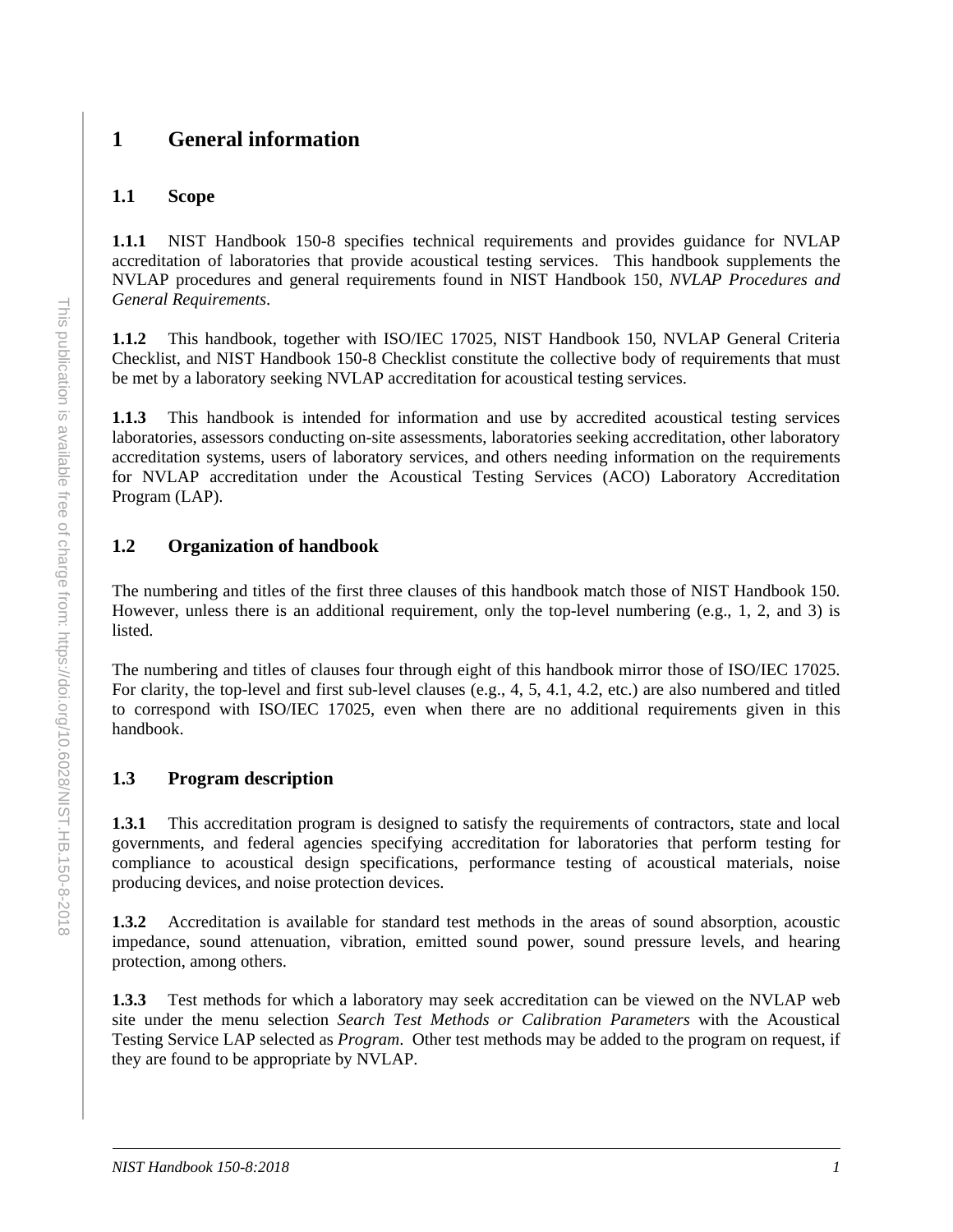#### <span id="page-9-0"></span>**1.4 References**

The following documents are referenced in this handbook. For dated references, only the edition cited applies. For undated references, the latest edition of the referenced document (including any amendments) shall apply within one year of publication or within another time limit specified by regulations or other requirement documents.

- NIST Handbook 150, *NVLAP Procedures and General Requirements*
- ASTM C634, *Standard Terminology Relating to Environmental Acoustics*
- ANSI S1.1, *Acoustical Terminology*

## <span id="page-9-1"></span>**1.5 Terms and definitions**

For the purposes of this handbook, the terms and definitions given in NIST Handbook 150, the terms and definitions given in the standards for which the laboratory seeks accreditation, and the terms and definitions given in ASTM C634 and ANSI S1.1 apply.

## <span id="page-9-2"></span>**1.6 Program documentation**

#### **1.6.1 General**

NVLAP assessors use NVLAP checklists to ensure that each laboratory receives an assessment comparable to that received by others. Checklists assist assessors in documenting the assessment to the NVLAP requirements found in ISO/IEC 17025, NIST Handbook 150 and program specific handbooks. Checklists contain definitive statements or questions about all aspects of the NVLAP criteria for accreditation, and form part of the On-Site Assessment Report (see NIST Handbook 150).

## **1.6.2 NVLAP General Criteria Checklist**

All NVLAP programs use the NVLP General Criteria Checklist (formerly called the NIST Handbook 150 Checklist), which contains the requirements published in ISO/IEC 17025 and NIST Handbook 150. The checklist items are numbered to correspond to clauses 4 through 8 of ISO/IEC 17025:2017, and annexes A, B, and E of NIST Handbook 150. This checklist is available to applicant or accredited laboratories by request from NVLAP program managers after proof of ownership of a legal copy of the text of ISO/IEC 17025:2017 has been provided.

## **1.6.3 NIST Handbook 150-8 Checklist**

The NIST Handbook 150-8 Checklist (also referred to as the ACO Program-Specific Checklist) addresses the requirements specific to the Acoustical Testing Services LAP. The checklist items are numbered to correspond to clauses 4 through 8 of ISO/IEC 17025. The current version of the Handbook 150-8 Checklist is available from the NVLAP web site at [http://www.nist.gov/nvlap.](http://www.nist.gov/nvlap)

## **1.6.4 Test Method Review Summary**

The assessor uses the Test Method Review Summary to review the laboratory's ability to perform the standard test methods for the Acoustical Testing Services LAP. The review of the test methods by the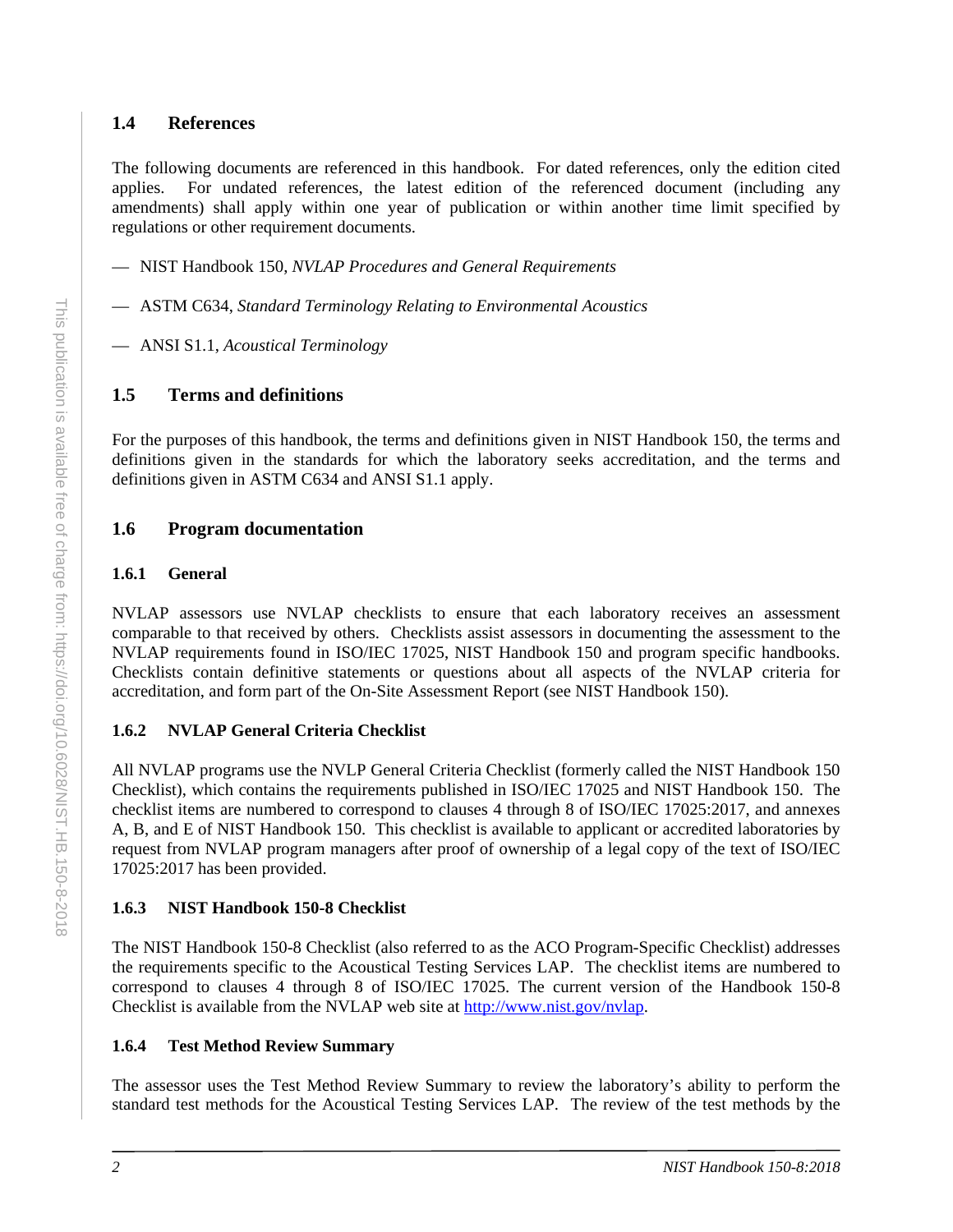assessor ranges from observing tests to having laboratory staff describe the test procedures. The assessor notes on the Test Method Review Summary the depth into which each part of the test method was reviewed (Observed Test, Examined Apparatus, Walked/Talked Through Test, Listened to Description of Procedures).

#### **1.6.5 NVLAP Lab Bulletins**

NVLAP Lab Bulletins are issued to laboratories and assessors when needed to clarify program-specific requirements and to provide information about program additions and changes.

## <span id="page-10-0"></span>**2 LAP establishment, development and implementation**

This clause contains no information additional to that provided in NIST Handbook 150, clause 2.

## <span id="page-10-1"></span>**3 Accreditation process**

#### <span id="page-10-2"></span>**3.1 General**

**3.1.1** This clause discusses the assessment and accreditation process for laboratories in the Acoustical Testing Services LAP.

**3.1.2** An overview of the laboratory accreditation process is provided in NIST Handbook 150, clause 3, and includes information pertaining to application for accreditation; on-site assessment; proficiency testing; accreditation decision; granting accreditation; renewal of accreditation; changes to scope of accreditation; monitoring visits; and suspension, denial, revocation, and voluntary termination of accreditation.

**3.1.3** The assessment process consists of a NVLAP review of the laboratory's application and management system documentation and an on-site assessment visit.

**3.1.4** NVLAP management may consider a pre-assessment on-site visit to better define a laboratory's requested scope of accreditation. In such cases, the pre-assessment costs will be charged to the laboratory in addition to the actual On-Site Assessment Fee.

#### <span id="page-10-3"></span>**3.2 Management system review**

**3.2.1** Prior to applying to NVLAP for accreditation, a laboratory should have a fully implemented management system. If the management system of the laboratory uses different numbering than that of ISO/IEC 17025, the laboratory shall create a cross-reference document allowing the laboratory and a NVLAP assessor to verify that all requirements of clauses 4 through 8 of the international standard, as well as other applicable general NVLAP requirements, are met by the management system. Additionally, the locations within the management system which the requirements given in this document, NIST Handbook 150-8, shall be provided in a cross-reference document. Note that the NVLAP General Criteria Checklist contains a column for the location of specific requirements within a laboratory's management system and, when completed, may serve as a core part of a cross-reference document. The checklist associated with this handbook may be similarly used.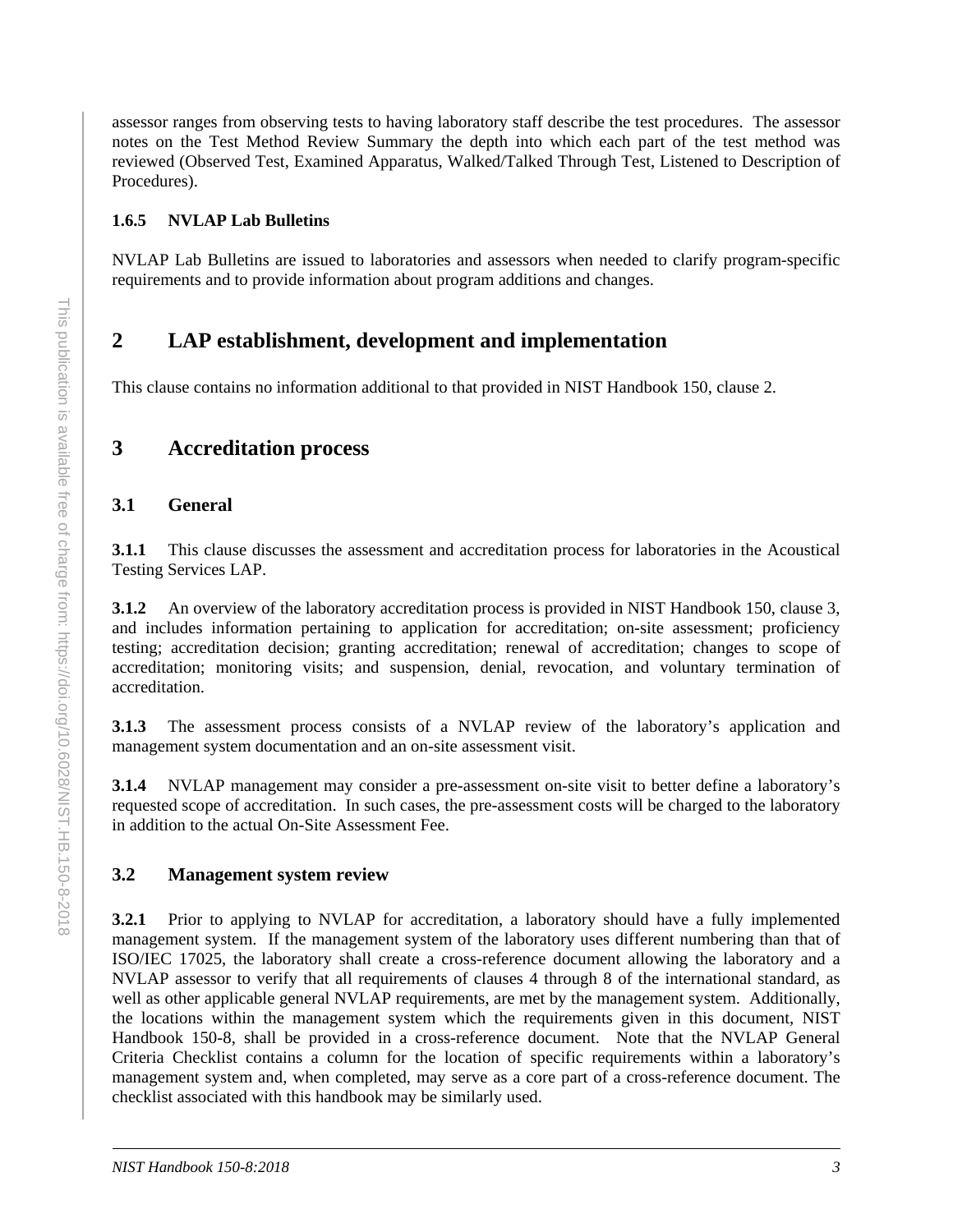**3.2.2** Prior to the on-site assessment, the NVLAP assessor will review laboratory documents to ensure they cover all aspects of the management system and, if followed, satisfy the requirements in ISO/IEC 17025, NIST Handbook 150, this handbook, and applicable test methods for which the laboratory seeks accreditation. The NVLAP assessor may also request technical documents, such as proficiency testing results, for review prior to arriving on-site. During the review, the NVLAP assessor may identify nonconformities and require changes to the management system so that it meets the requirements.

## <span id="page-11-0"></span>**3.3 On-site assessment**

**3.3.1** When the management system review has been completed and identified nonconformities have been resolved, NVLAP schedules the on-site assessment.

**3.3.2** The on-site assessment will take place at the laboratory site. The NVLAP assessor typically conducts the on-site assessment over a two- to three-day time period, where the length depends on the number of standard test methods for which a laboratory requests accreditation. The on-site assessment time may be longer if a laboratory is accredited for standard field-testing methods. The laboratory will be charged for extended on-site assessment time. Efforts will be made to minimize disruption to the normal working routines during the assessment. The NVLAP assessor will need time and workspace to complete assessment documentation during his/her time at the laboratory site.

**3.3.3** The laboratory should have its facilities and equipment in good working order and be ready for examination according to the requirements identified in this handbook, ISO/IEC 17025, NIST Handbook 150, and the laboratory's management system documents.

**3.3.4** At the beginning of the on-site assessment, the laboratory should make available all supporting technical information in a format that is conducive to a detailed review.

**3.3.5** NVLAP assessors will use the NVLAP General Criteria Checklist, the NIST Handbook 150-8 Checklist, and the Test Method Review Summary to record the results of the assessment. The checklists and the technical specifics contained in this handbook ensure that the assessment is complete and that all assessors cover the same items at each laboratory.

**3.3.6** The activities covered during a typical on-site assessment are discussed below. The NVLAP assessor, prior to the visit, will provide a preliminary agenda, which may change due to findings observed during the on-site assessment.

- a) *Opening meeting:* The NVLAP assessor will meet with laboratory management, supervisory personnel, and other staff members at the discretion of laboratory's management to explain the purpose of the on-site assessment and to discuss the schedule for the assessment activities. Information provided by the laboratory in its application may be discussed during this meeting.
- b) *Staff interviews:* The assessor will ask the laboratory manager to assist in arranging times for individual interviews with laboratory staff members. The assessor will interview staff members filling key positions (e.g., Laboratory Manager, Quality Manager, Authorized Representative) and other staff members who have an effect on the outcome of the testing. The assessor does not need to talk to all staff members; however, the assessor will select staff members representing all aspects of the laboratory. These interviews are conducted to determine if the staff members are properly trained, assigned, and supervised; are technically competent for the tasks assigned to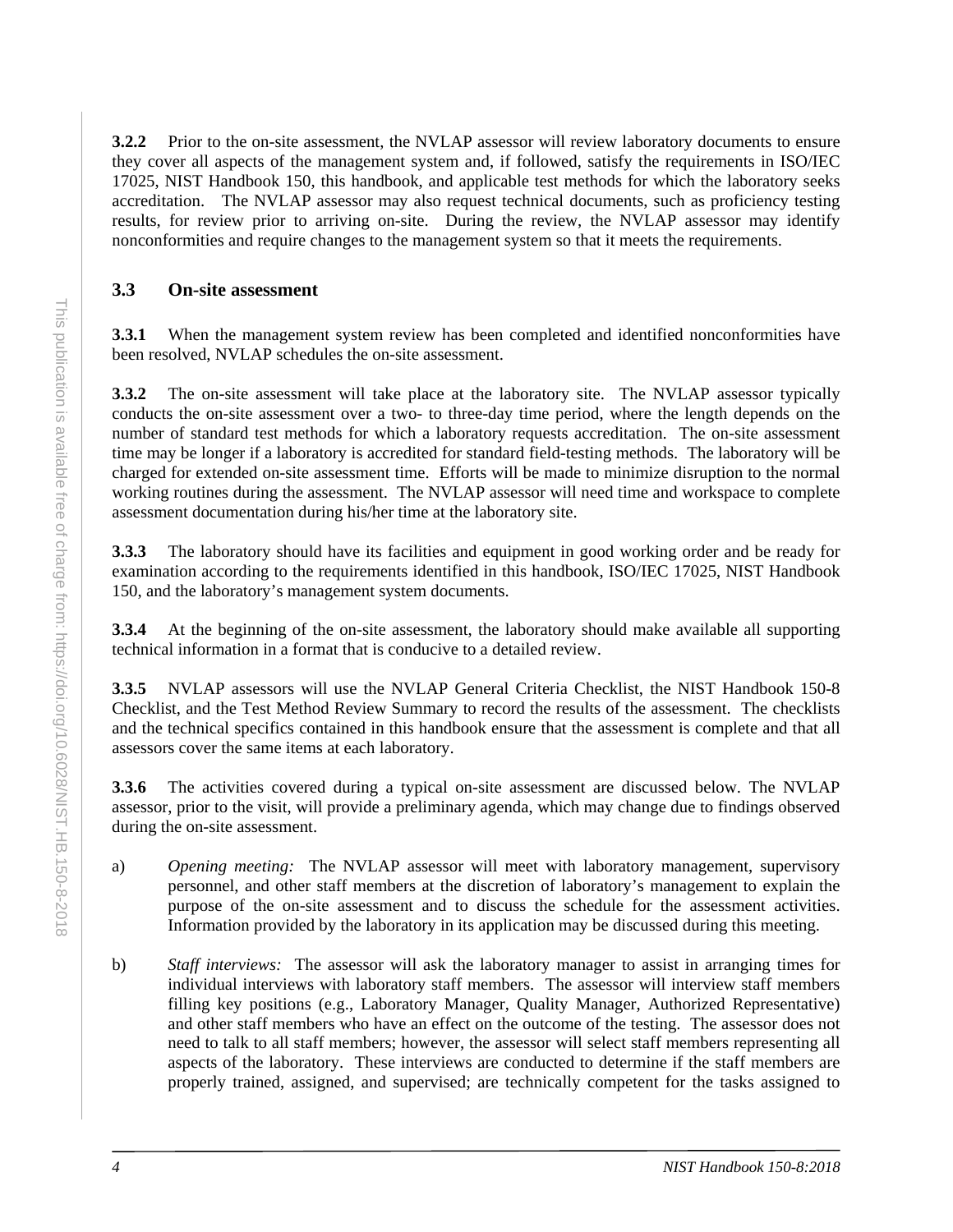them; and are implementing their assigned aspects of the quality management in compliance with it.

- c) *Records review:* The assessor will review laboratory documentation, including the management system, quality policies and procedures, equipment and maintenance records, record-keeping procedures, testing procedures, laboratory test records and reports, personnel competency records, personnel training plans and records, and safeguards for the protection of sensitive and proprietary information. The assessor may request additional information in an effort to clarify issues regarding a nonconformity or to delve more deeply into a technical issue. Laboratory staff should be available to answer questions.
- d) *Internal audit and management review:* The assessor will review and discuss with the laboratory staff the laboratory's internal audit and management review activities. The discussion will include all aspects of those activities including the management system procedures, the audit findings, the results of the management review, and the actions taken to resolve those findings.
- e) *Equipment and software:*The assessor will examine and determine the suitability of all equipment and facilities required to perform the standard test methods for which the laboratory is accredited (or is seeking accreditation). The appropriate environmental conditions required for testing will be assessed. The assessor will review acoustical test room qualifications and test data, examine hardware and software for function and appropriateness, and review software validation and verification procedures.
- f) *Demonstrations:* Based on the scope of accreditation, the assessor will observe demonstrations of selected testing procedures conducted by technical personnel assigned to conduct the tests and will discuss the tests to assure that the staff understands the procedures. The assessor may select and trace the history of one or more samples from receipt to final issuance of the test reports.
- g) *Proficiency testing:* The assessor will discuss all aspects of proficiency testing results with appropriate staff. Test methodology and records documenting the laboratory's execution of the testing will be reviewed and discussed. Unusual trends and outlying results will be discussed.
- h) *On-site assessment report:* The assessor will complete an on-site assessment report, which summarizes the findings and clearly lists nonconformities and comments (positive or negative). This report normally consists of the Narrative Summary, the NVLAP General Criteria Checklist, the NIST Handbook 150-8 Checklist, and the Test Method Review Summary.
- i) *Closing meeting:* The assessor will conduct a closing meeting with the laboratory manager, supervisory personnel, the authorized representatives, and other staff members at the discretion of the laboratory's management to discuss the findings. During the visit, the assessor will have categorized each issue identified as either a nonconformity or a comment; these will then be discussed at the closing meeting. The assessor will specifically note items that have been corrected during the on-site assessment along with any requirements for additional action.

The process for resolving nonconformities identified during the on-site assessment is documented in Section 3.3.4 of NIST Handbook 150. Any unresolved disagreements between the laboratory and the assessor may be referred to NVLAP headquarters for resolution. All information obtained by the assessor is held in strictest confidence.

The first page of the on-site assessment report is signed by the assessor and the laboratory Authorized Representative to acknowledge the discussion, but this does not necessarily indicate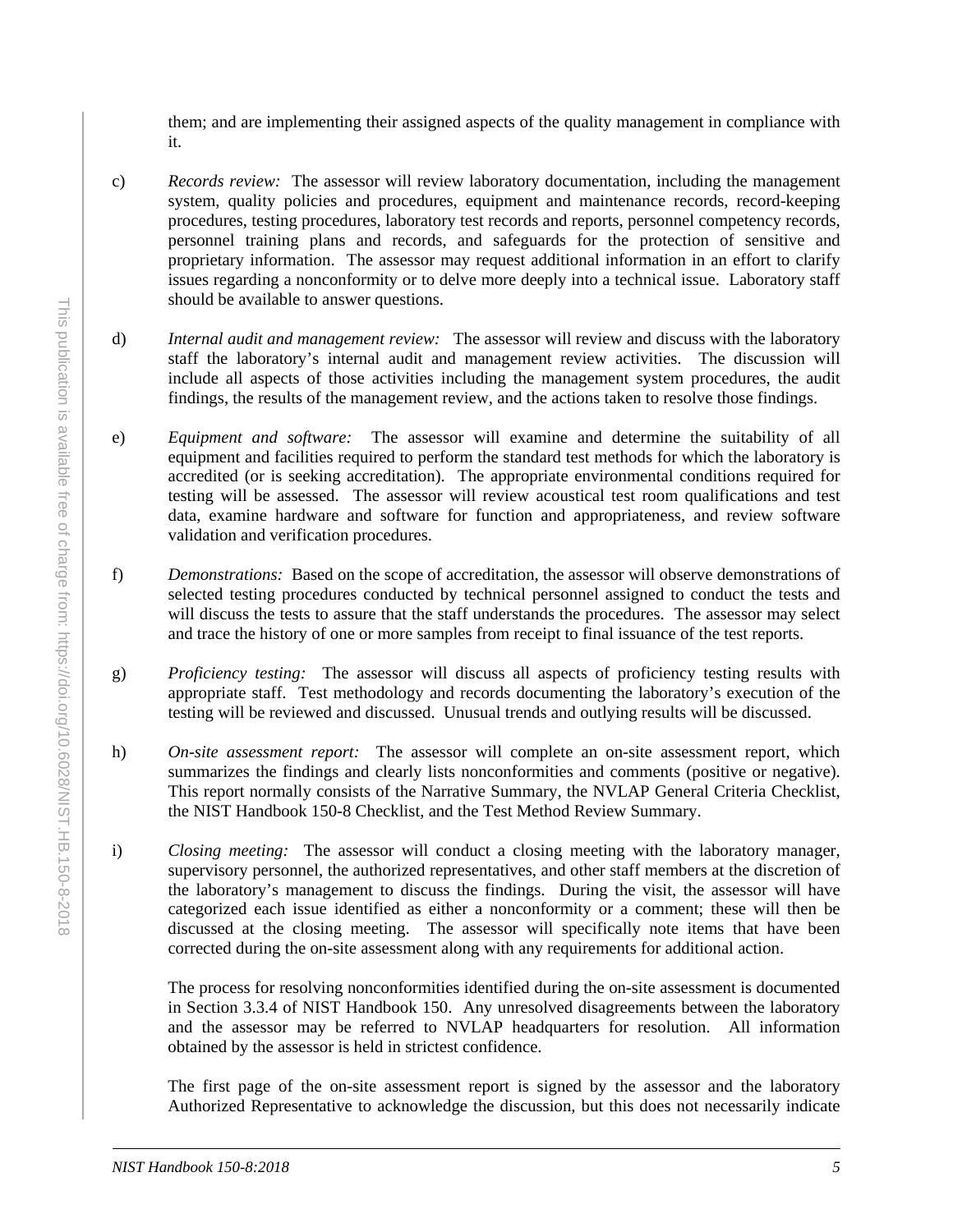agreement by the laboratory. A copy of the report is given to the laboratory representative for retention, and the assessor sends the original to NVLAP.

**3.3.7** The laboratory's response to all nonconformities should be clearly documented, providing a reference to applicable sections in the management system, the assessor's on-site assessment report, and any other technical supporting information. If found to be incomplete, NVLAP may reject the laboratory's response submission and request that the laboratory resubmit and provide the necessary documentation in order to facilitate a complete review of the resolved nonconformities.

**3.3.8** The laboratory should review all comments for potential improvements in acoustical testing. It is not required that actions be taken in response to comments; nor is there a requirement to notify NVLAP of any response or non-response to comments.

## <span id="page-13-0"></span>**3.4 Proficiency testing**

**3.4.1** The laboratory shall have a plan for participating in proficiency testing (e.g., interlaboratory comparisons).

**3.4.2** Laboratories shall participate in interlaboratory comparisons (ILCs) sponsored by standards organizations (ASTM International, ANSI, etc.) when the laboratory is accredited for the test method that is being used in the ILC.

**3.4.3** Laboratories shall participate in proficiency testing activities announced by NVLAP.

**3.4.4** Procedures for receiving, analyzing, and monitoring the laboratory's proficiency test results shall be part of the laboratory's quality system documentation.

**3.4.5** The laboratory shall evaluate the proficiency testing results, identify all outliers, and follow the requirements of its process for the control of nonconforming work.

**3.4.6** The laboratory shall correct the issues(s) that led to the unsatisfactory performance in proficiency testing.

## <span id="page-13-1"></span>**4 General requirements**

## <span id="page-13-2"></span>**4.1 Impartiality**

There are no requirements additional to those set forth in ISO/IEC 17025.

## <span id="page-13-3"></span>**4.2 Confidentiality**

There are no requirements additional to those set forth in ISO/IEC 17025.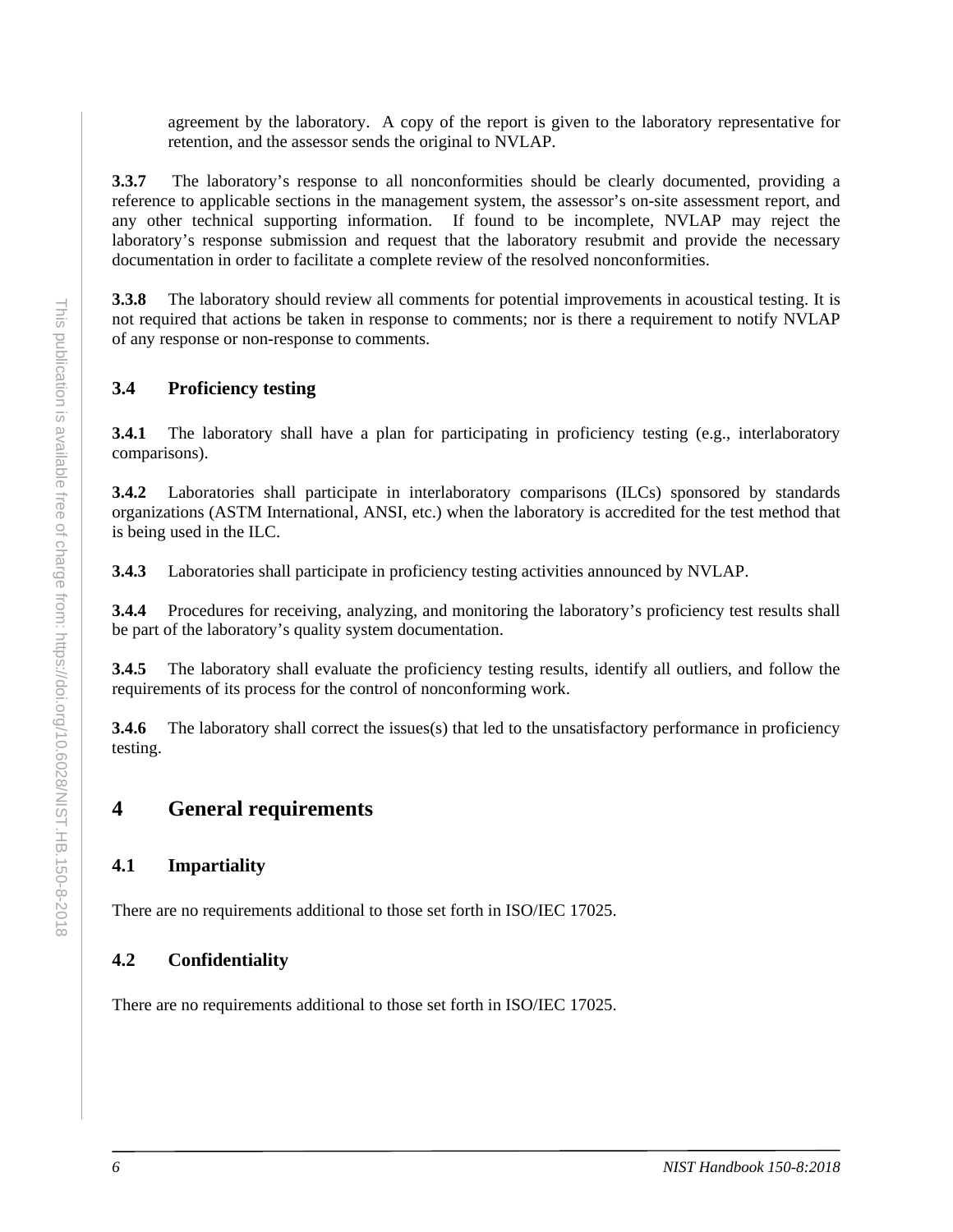## <span id="page-14-0"></span>**5 Structural requirements**

There are no requirements additional to those set forth in ISO/IEC 17025.

## <span id="page-14-1"></span>**6 Resource requirements**

#### <span id="page-14-2"></span>**6.1 General**

There are no requirements additional to those set forth in ISO/IEC 17025.

#### <span id="page-14-3"></span>**6.2 Personnel**

**6.2.2.1** The laboratory shall maintain records of personnel designated to fulfill NVLAP requirements including: Laboratory Director, Quality Manager, NVLAP Authorized Representative, and NVLAP Approved Signatories.

NOTE The staff information may be kept in the official personnel folders or in separate, official folders that contain only information that the NVLAP assessors need to review. The assessors do not need to see any documents not related to the accreditation of the laboratory.

**6.2.3.1** The laboratory shall establish and document performance criteria used to determine that a staff member is qualified to work independently.

**6.2.3.2** Staff members shall be retrained when procedures change, laboratory equipment and/or test chambers change, scope of accreditation changes, or when the individuals are assigned new responsibilities. Each staff member may receive training for assigned duties either through on-the-job training, formal classroom study, attendance at conferences, or another appropriate mechanism.

**6.2.3.3** Training materials that are maintained within the laboratory shall be kept up-to-date and readily available to laboratory staff.

**6.2.3.4** For each staff member, the staff member's immediate supervisor, or a designee appointed by the Laboratory Director, shall annually conduct and document an assessment and an observation of performance.

#### <span id="page-14-4"></span>**6.3 Facilities and environmental conditions**

There are no requirements additional to those set forth in ISO/IEC 17025.

#### <span id="page-14-5"></span>**6.4 Equipment**

There are no requirements additional to those set forth in ISO/IEC 17025.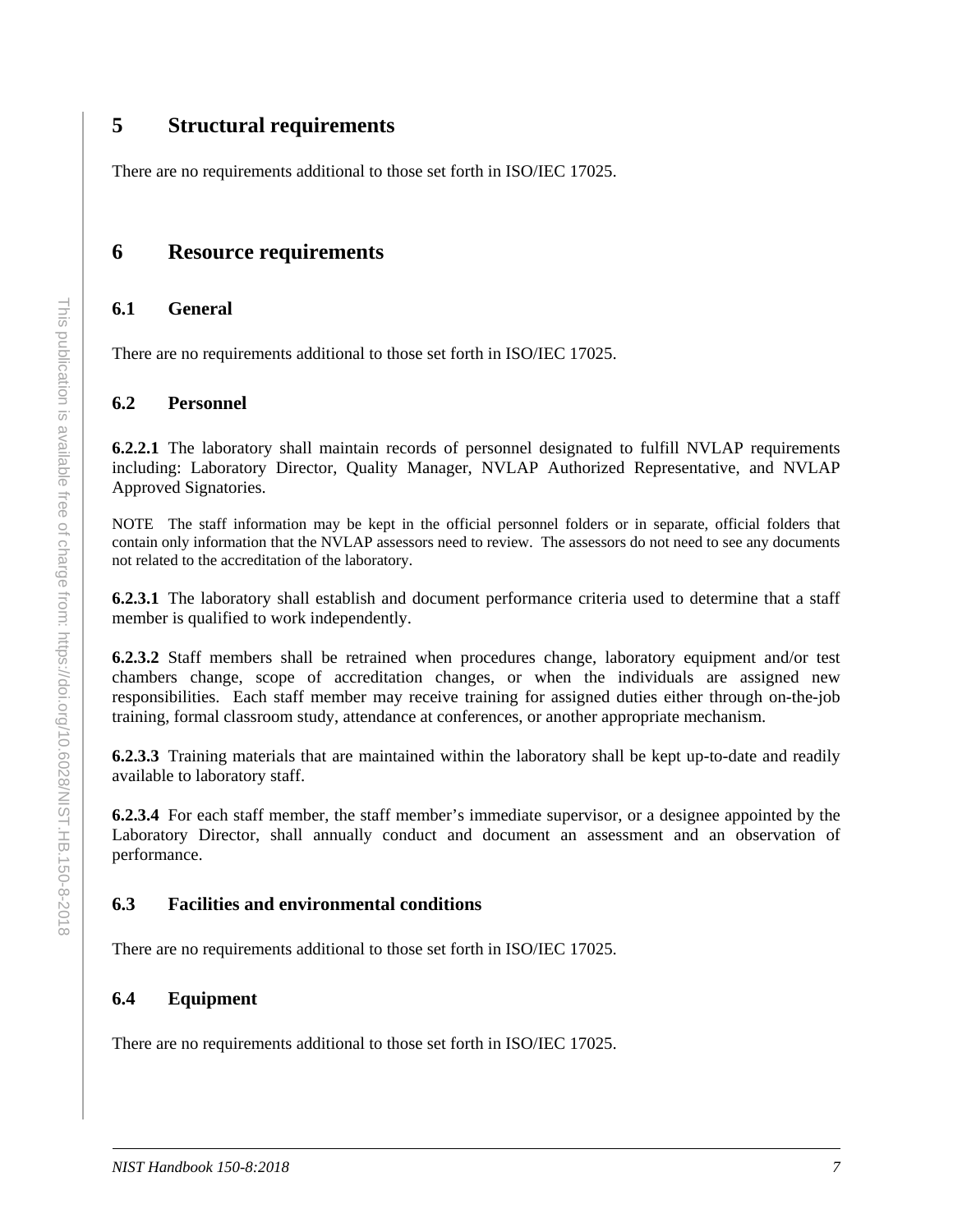## <span id="page-15-0"></span>**6.5 Metrological traceability**

**6.5.1.1** Proper performance of calibrated testing equipment shall be periodically verified under routine use and when the test equipment has been shipped or transported.

**6.5.1.2** The performance verification shall be documented in the laboratory calibration/verification log(s) or other suitable record.

**6.5.1.3** The laboratory shall determine equipment calibration intervals based on the frequency of use of the equipment and the environment in which it is used, and/or in accordance with standard test methods.

**6.5.1.4** The laboratory shall document that the calibration intervals used by the laboratory are sufficient.

**6.5.1.5** The reference standards used and the environmental conditions at the time of calibration shall be documented for all calibrations.

**6.5.1.6** A laboratory may calibrate its own measurement and test equipment if it has trained personnel, written instructions, and the proper equipment and environment to provide traceability.

**6.5.1.7** Calibration records and evidence of the traceability of the reference standards used shall be made available for inspection during the on-site visit.

## <span id="page-15-1"></span>**6.6 Externally provided products and services**

There are no requirements additional to those set forth in ISO/IEC 17025.

## <span id="page-15-2"></span>**7 Process requirements**

## <span id="page-15-3"></span>**7.1 Review of requests, tenders and contracts**

There are no requirements additional to those set forth in ISO/IEC 17025.

## <span id="page-15-4"></span>**7.2 Selection, verification, and validation of methods**

**7.2.1.1** The laboratory may be accredited to perform standard test methods in their entirety or to perform only certain sections in the test method.

**7.2.1.2.1** The laboratory shall follow the current version of the standard test method for laboratory methods and field testing methods.

**7.2.1.2.2** When a standard test method is revised, the laboratory shall implement the new version within 6 months.

**7.2.1.2.3** The most recent editions of the documents listed in section 1.4 shall be available as references in maintaining the management system.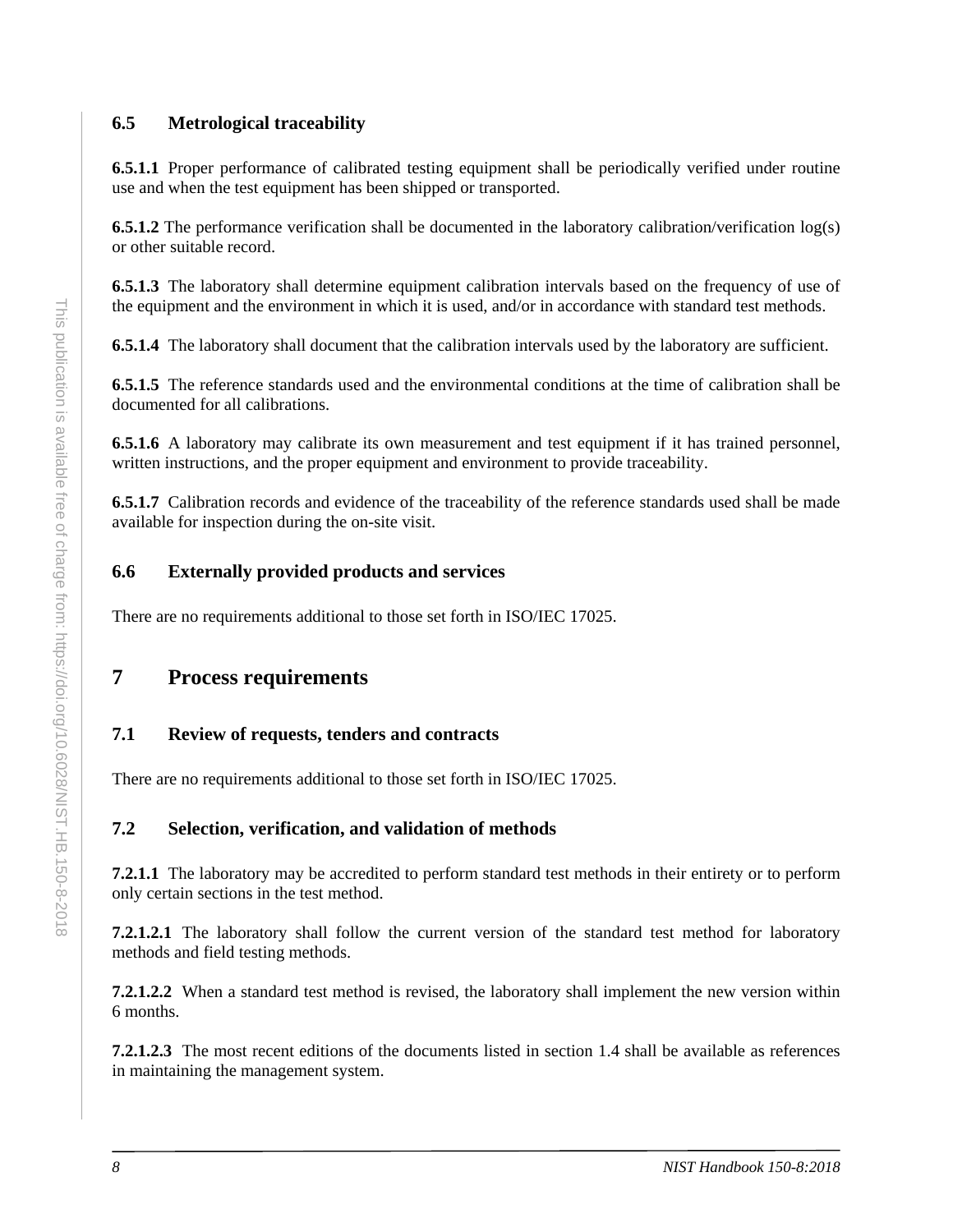**7.2.1.3.1** The laboratory shall have written procedures for laboratory personnel to follow when conducting tests. The procedures may reference (versus restating) the procedure in a standard method. Further, the laboratory's written procedures:

- a) shall address any information not specifically contained in the standard method and any deviations used by the laboratory, and
- b) shall include equipment operation, calibration checks, and quality control checks.

**7.2.1.3.2** If a regulation requires testing against previous versions of a standard test method, then the laboratory:

- a) shall document that requirement and
- b) shall have available the required version of the standard test method.

**7.2.1.3.3** Except as indicated in 7.2.1.3.2 above, when customers request testing to previous or obsolete versions of a standard test method, the laboratory shall clearly identify to the customer that the testing is not part of their current scope of accreditation.

#### **7.2.1.8 Standard field-testing methods**

**7.2.1.8.1** A laboratory may be accredited for standard field-testing methods.

**7.2.1.8.2** The field test may be performed in the laboratory only, or in both the laboratory and field, or in the field only.

**7.2.1.8.3** If a laboratory selects standard field-testing methods to be included in its scope of accreditation, the laboratory shall provide to the NVLAP assessor the following:

- a) complete step-by-step procedure for personnel to follow when performing the standard field test;
- b) demonstration or mock-up of the test procedure;
- c) folder or file containing raw data for a specific standard field test previously performed by the laboratory;
- d) test reports and test data sheets.

**7.2.1.8.4** The laboratory shall select an appropriate acoustic component (e.g., office wall partition) within its facility as the designated field testing reference specimen.

**7.2.1.8.5** All quality control and monitoring procedures outlined both in ISO/IEC 17025 and in this handbook shall apply to the field testing reference specimen.

## **7.2.1.9 Parallel standard test methods**

**7.2.1.9.1** Some standard test methods produced by the American National Standards Institute (ANSI), the International Organization for Standardization (ISO), and other standards organizations may be sufficiently alike to allow for parallel accreditation.

**7.2.1.9.2** A laboratory may request that its scope of accreditation reflect parallel standard test methods.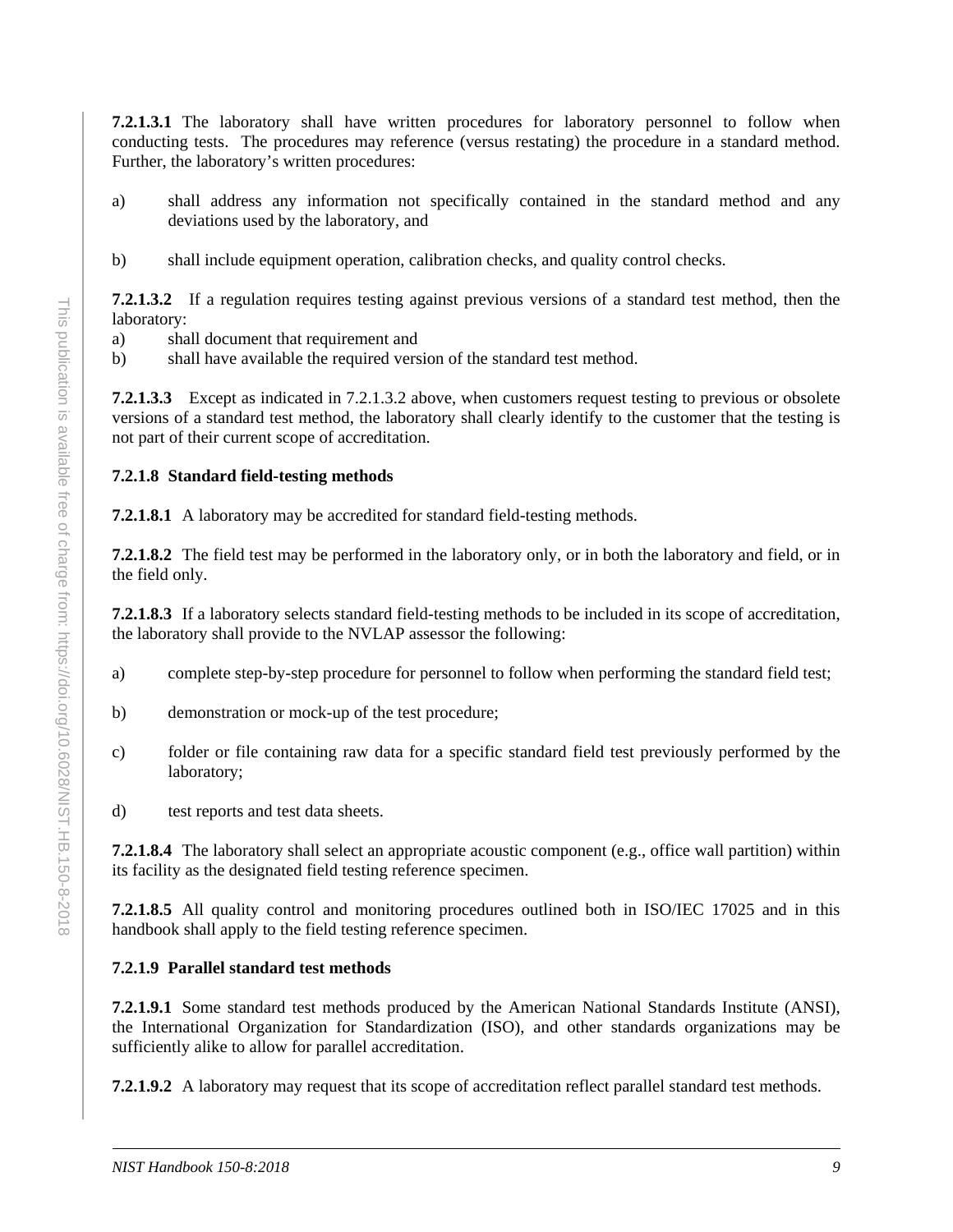**7.2.1.9.3** The laboratory shall provide evidence that the laboratory meets the requirements of the parallel standard test method.

**7.2.1.9.4** NVLAP will determine if the laboratory meets all the requirements before adding the parallel standard test method to the laboratory's scope of accreditation.

## <span id="page-17-0"></span>**7.3 Sampling**

There are no requirements additional to those set forth in ISO/IEC 17025.

## <span id="page-17-1"></span>**7.4 Handling of test or calibration items**

There are no requirements additional to those set forth in ISO/IEC 17025.

## <span id="page-17-2"></span>**7.5 Technical records**

**7.5.1.1** Records shall be maintained for at least three years.

**7.5.1.2** All technical records (test/calibration/verification, etc.), in both hard-copy and electronic format, shall include the identity of the personnel responsible for the preparation, calibration, testing, and checking of the results and, where appropriate, the associated document date.

## <span id="page-17-3"></span>**7.6 Evaluation of measurement uncertainty**

There are no requirements additional to those set forth in ISO/IEC 17025.

## <span id="page-17-4"></span>**7.7 Ensuring the validity of results**

**7.7.1.1** The laboratory shall choose an appropriate reference specimen(s) to be used when conducting tests.

**7.7.1.2** The reference specimen(s) shall be tested annually and whenever a change is made to the test chambers or test instrumentation.

**7.7.1.3** The analysis of test data for the purpose of quality control shall be presented in a suitable format, such as a table and/or a graph, for review and interpretation by staff and the NVLAP assessor. The quality control data may be presented by hard copy or electronically.

**7.7.1.4** The laboratory should experimentally characterize the sound field(s) by measuring and documenting sound pressure at a number of different locations and, from these measurements, obtain an estimate of the mean and standard deviation of the sound field when determining, e.g., sound absorption, sound power output, transmission loss, etc.

**7.7.1.5** When computer software is purchased, updated, and/or algorithms revised, the laboratory shall manually verify, through use of a standard data set, the accuracy of output results before using the computer software for reporting valid tests.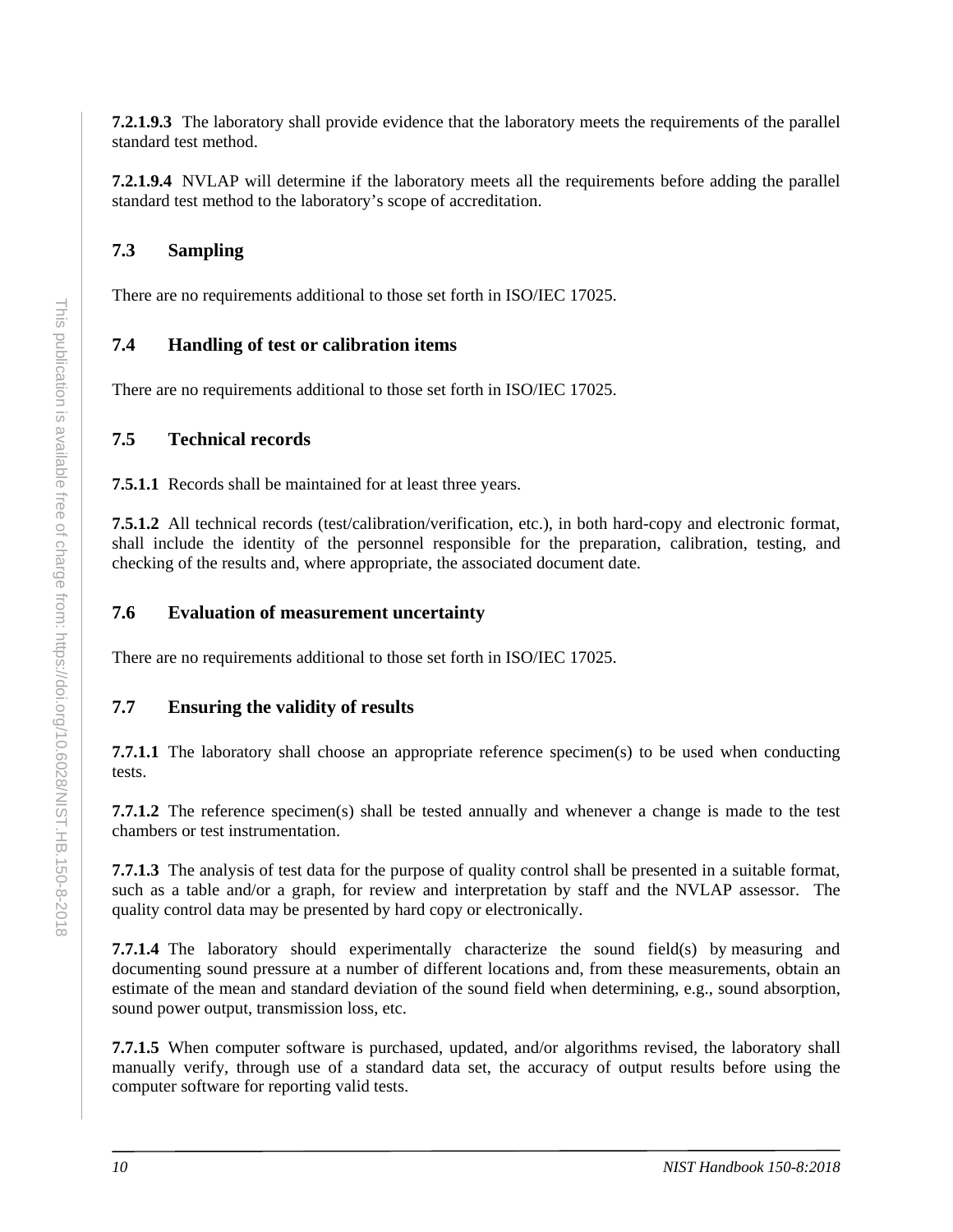#### <span id="page-18-0"></span>**7.8 Reporting results**

**7.8.3.3** Test report templates shall be developed for each standard test method for which the laboratory requests accreditation.

**7.8.3.4** Test reports shall provide all necessary information to permit the same or another laboratory to reproduce the test plan.

**7.8.3.5** When a test report contains results from tests that are outside the laboratory's scope of accreditation (e.g., testing is performed against previous or obsolete versions of a standard test method), the results shall be clearly identified.

**7.8.3.6** The measurement uncertainty shall be reported numerically in relation to the test results if required by the test method or the customer.

#### <span id="page-18-1"></span>**7.9 Complaints**

There are no requirements additional to those set forth in ISO/IEC 17025.

#### <span id="page-18-2"></span>**7.10 Nonconforming work**

There are no requirements additional to those set forth in ISO/IEC 17025.

#### <span id="page-18-3"></span>**7.11 Control of data and information management**

There are no requirements additional to those set forth in ISO/IEC 17025.

## <span id="page-18-4"></span>**8 Management system requirements**

#### <span id="page-18-5"></span>**8.1 Options**

There are no requirements additional to those set forth in ISO/IEC 17025.

#### <span id="page-18-6"></span>**8.2 Management system documentation**

There are no requirements additional to those set forth in ISO/IEC 17025.

#### <span id="page-18-7"></span>**8.3 Control of management system documents**

There are no requirements additional to those set forth in ISO/IEC 17025.

#### <span id="page-18-8"></span>**8.4 Control of records**